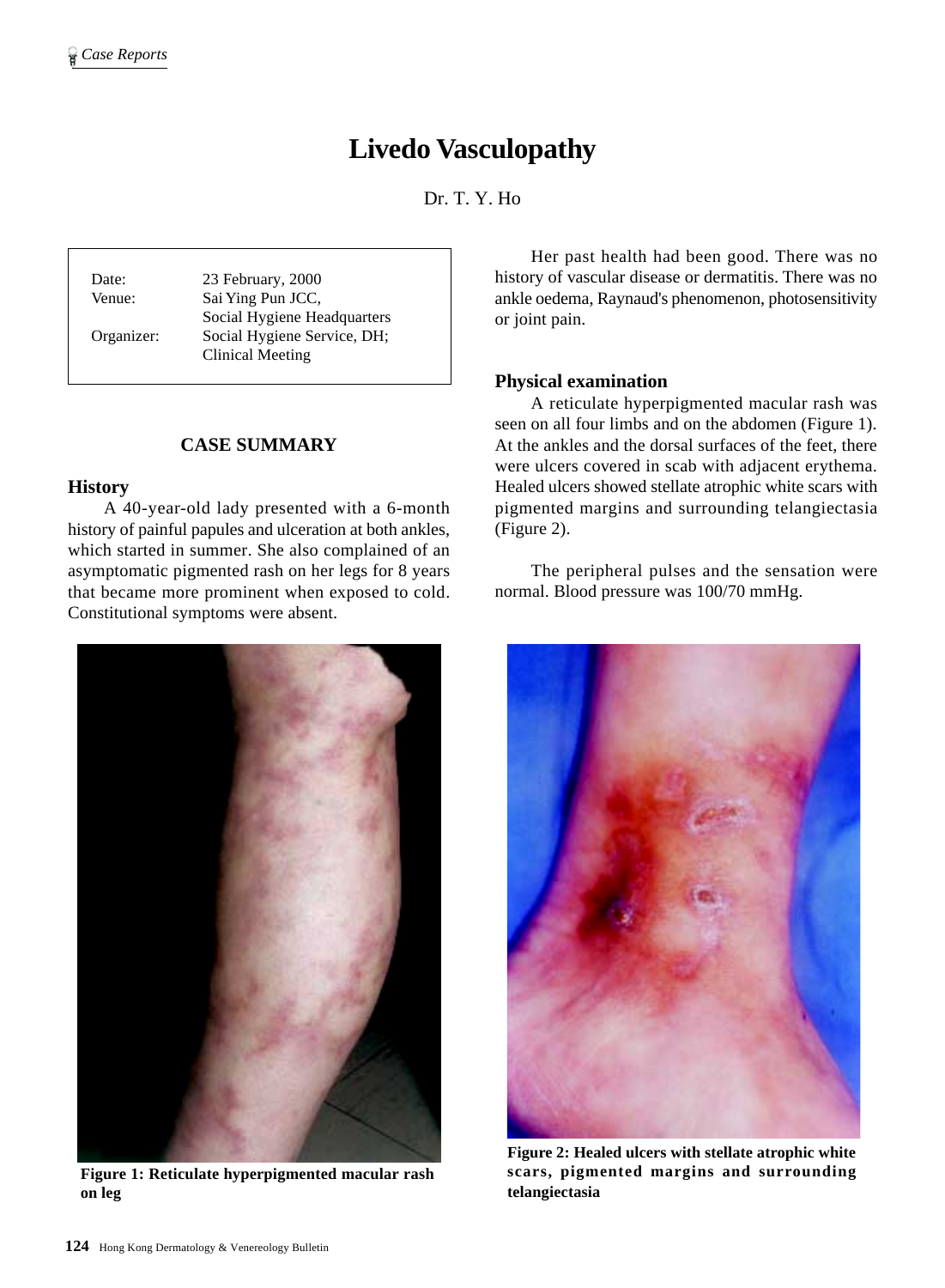## **Investigations**

The complete blood picture, erythrocyte sedimentation rate, clotting profile, liver and renal function tests were normal. The autoimmune markers ANF, Anti-ENA and rheumatoid factor were negative. The patient was tested positive to c-ANCA, but negative for anti-PR3. Anti-cardiolipin IgG & IgM were normal and cryoglobulins were absent. The C3, C4 levels were normal. She was tested negative for hepatitis B surface antigen. Ulcer swab for bacteriological study did not reveal any persistent organisms.

Incisional skin biopsy of a papular lesion showed up fibrin thrombi within the venular lumen and fibrin deposit in the vessel wall. A mild perivascular mixed lymphocytic and neutrophilic infiltrate was present. The features were compatible with a diagnosis of livedo vasculopathy.

#### **Diagnosis**

The diagnosis of livedo vasculopathy was made.

## **Management**

The patient responded only partially to oral pentoxyfylline and dipyridamole. Aspirin was not tolerated due to gastrointestinal symptoms. Her condition characteristically flared up in the summer with increased pain and ulceration. The disease usually became quiescent in winter with healing of ulcers. Oral corticosteroids were not effective in controlling the exacerbations. The pain was rather severe during these flare-ups, affecting daily activities and sleep, not helped by oral analgesics. Transcutaneous electrical nerve stimulation (TENS) was tried, however, this also did not give satisfactory pain relief.

#### **Progress**

The painful ulcers had undergone spontaneous resolution in November this year, about 4 months after the last relapse.

## **REVIEW ON LIVEDO VASCULOPATHY**

There are many synonyms for this condition: livedoid vasculopathy, livedo or livedoid vasculitis, atrophie blanche, atrophie blanche vasculitis, livedo reticularis with summer/winter ulceration, segmental hyalinizing vasculitis, and PURPLE - painful purpuric ulcers with reticular patterning on the lower extremities.

Many of these terms reflected the prevailing belief of the pathogenesis of the disease. However, they often cause confusion, especially with the term "atrophie blanche", as some authors consider it to be an endphenomenon arising from many other conditions as well, most commonly venous insufficiency.

### **Clinical features**

Livedo vasculopathy is most commonly found in young and middle-aged females. It is a chronic disorder with persistent livedo reticularis and recurrent painful ulceration usually affecting the lower legs and ankles, but occasionally occurring on the hands, face and trunk. Exacerbation frequently occurs in the summer and/or winter season due to heat-induced vasodilation or coldinduced spasm with resulting vascular stasis.

Erythematous to violaceous macules and papules usually appear first which then ulcerate and may coalesce to form larger areas of breakdown. Ulcers heal with smooth, depressed, angulate, ivory-white scars with surrounding hyerpigmentation and telangiectasia (atrophie blanche).

### **Differential diagnosis**

The differential diagnosis includes conditions that may produce livedo reticularis or ankle ulceration with atrophic scarring. These include chronic venous insufficiency, peripheral arterial occlusion, cryoglobinaemia, connective tissue diseases (e.g. example, systemic lupus eryethematosis, scleroderma, polyarteritis nodosa), hypercoagulative states, (e.g. antiphospholipid syndrome, protein C deficiency) and cholesterol embolism.

## **Histology**

There may be a superficial and deep perivascular infiltrate of lymphocytes accompanied by some neutrophils in the upper part of the dermis. Heavy neutrophilic infiltration and neutrophilic nuclear dusts are typically absent. Immunoreactants can sometimes be demonstrated. Fibrin can be found in the walls of venules and thrombi within the lumen.